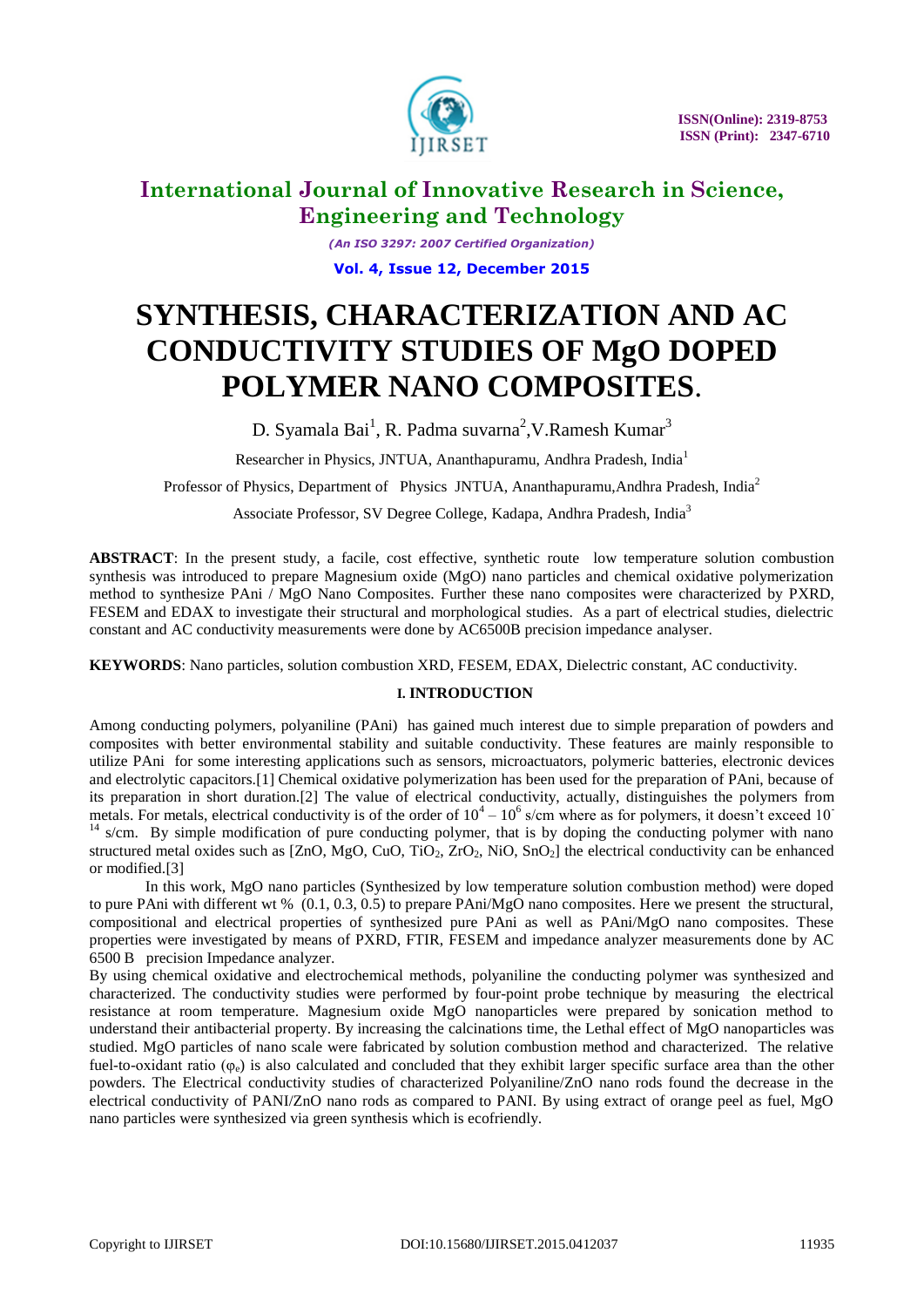

*(An ISO 3297: 2007 Certified Organization)*

### **Vol. 4, Issue 12, December 2015**

### **II. EXPERIMENTAL**

Magnisium Nitrate, Sugar, Aniline (monomer), Ammonium peroxy- disulphate (APS), Hydrochloric acid, Ammonia, Methanol of A.R. Grade were obtained and used as received. PXRD measurements were carried out by an X PERT-PRO Diffractometer using Cu K<sub>a</sub>  $\lambda$  = 0.1540 nm in a range of 2 $\theta$  (5<sup>0</sup> $\leq$ 20 $\leq$ 85<sup>0</sup>). The scanning electron microscope (SEM) (Cambridge stereoscan S-360) was used for the surface features of the composites. The measurements for dielectric constant and Ac electrical conductivity studies were carried out by precision impedance analyzer Ac 6500-B.

### **SYNTHESIS OF PANI**

PAni was synthesized by chemical oxidative polymerization method using aniline as monomer in the presence of hydrochloric acid as catalyst and Ammonium peroxydisulphate (APS) as an Oxidant. 10ml of 0.1 M HCl is mixed with 1ml of Aniline. This mixture was stirred for 1 hour at constant RPM. The solution of 2.5 ml of APS was added drop wise into the mixture. This reaction mixture was continuously stirred in a magnetic stirrer at constant RPM for 24 hrs. under ice cold  $(0^0C)$  temperature. After 24 hrs the Precipitate was separated out by filtering. The obtained final suspension was dried in oven at  $80^{\circ}$ C for 24 hrs. The final product was grounded into fire powder[4].

### **SYNTHESIS OF MgO NANO PARTICLES**

Nano structured Magnesium oxide particles were synthesized by low temperature solution combustion method. Magnesium nitrate Mg ( $NO<sub>3</sub>$ ) and sugar were taken in the appropriate stoichiometric ratio. The required amounts of starting materials for synthesis of MgO nano particles were calculated according to the reaction.

Ng (NO<sub>3</sub>)<sub>2 (aq)</sub> + C<sub>12</sub>H<sub>22</sub>O11<sub>(aq)</sub> 
$$
\rightarrow
$$
Mg O<sub>(s)</sub> + N<sub>2(g)</sub> + 11 H<sub>2</sub>O + 12 CO<sub>2 (g)</sub>

5g of Mg (NO<sub>3</sub>)<sub>2</sub> and 1.4g of sugar were added to 25ml of double distilled water. To get homogeneity the solution is stirred in a magnetic stirrer at constant RPM for 15 min. The Homogeneous solution was then taken in a petridish and kept in a pre heated Muffle furnace maintained at  $400^{\circ}$ C to carryout combustion. Fig(1)



The solution undergoing spontaneous combustion during the synthesis

Fig.1 : Solution combustion synthesis

 $N_2$  and  $CO_2$  were evolved as bright pale yellow gas mixture and MgO was left behind as the end residue. This final product was grounded into the fine powder.

### **SYNTHESIS OF PANI/MgO NANO COMPOSITES**

0.1 M of 10ml HCl and 1g of polyaniline are mixed at a very low temperature and is mixed drop wise to the main solution of polyaniline. This obtained solution is stirred for a period of 24hr and then filtered. The precipitate was collected on a Buchner funnel and rinsed with water, and then kept in a microwave oven maintained at  $80^{\circ}$ C for again 24 hr. The final product obtained will be the powder form PAni/ZnO nano composite.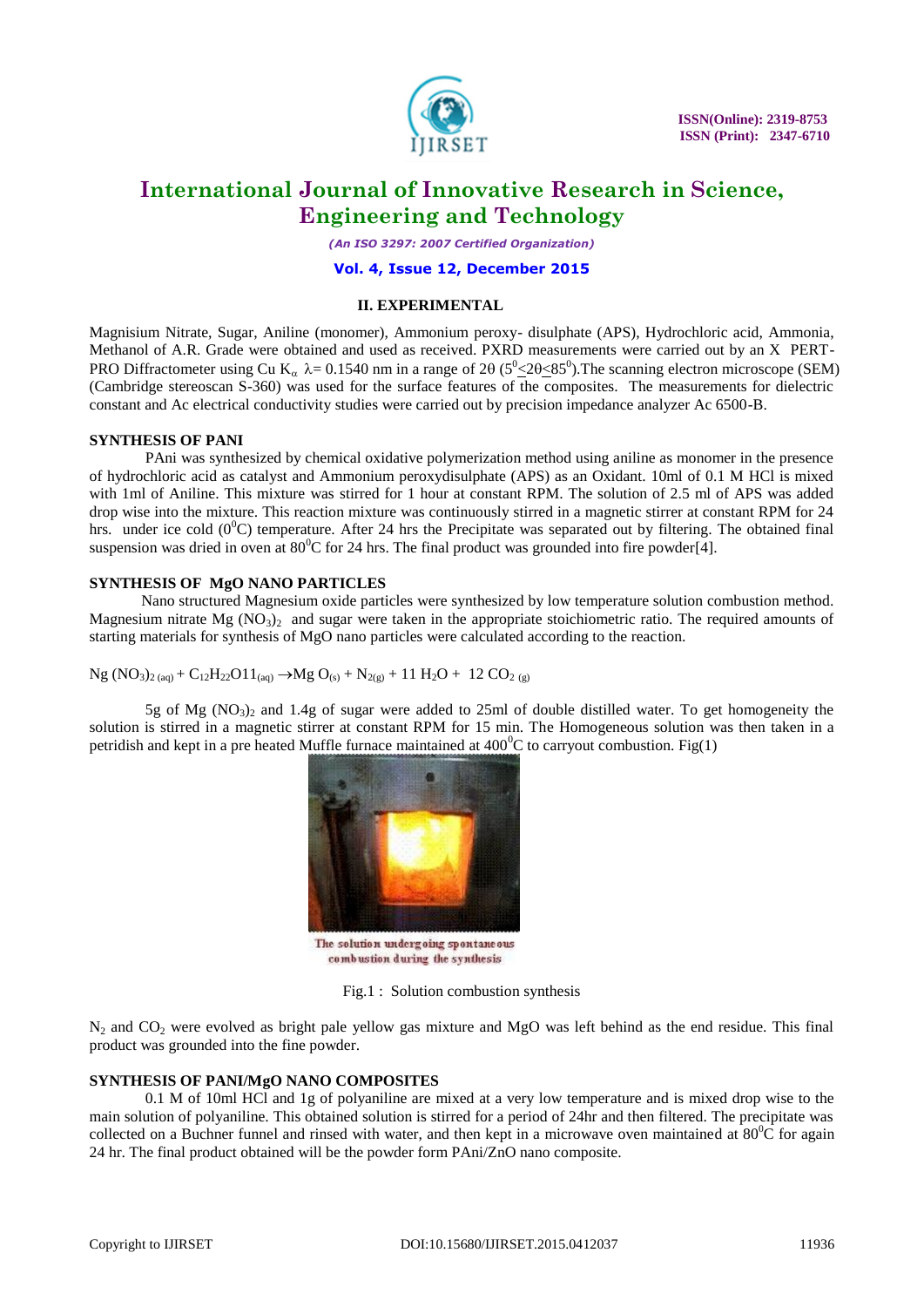

*(An ISO 3297: 2007 Certified Organization)*

### **Vol. 4, Issue 12, December 2015**

### **III.RESULTS AND DISCUSSION**

### **PXRD ANALYSIS**

The PXRD spectrum is a characteristic finger print of a phase and no broad peaks represent 100% crystallinity. The positions of the peaks in a powder pattern determine the size, shape and symmetry of the unit cell and the peak intensities determine the arrangement of atoms within the unit cell **.**



Fig.2 : PXRD spectrum of MgO Nano particles

Fig (2)shows the PXRD spectrum of MgO nano particles. All the diffraction lines are assigned to cubic crystalline phase of Magnesium oxide [JCPDS 4-829] and no other impurity peaks are observed. It confirms the purity of the compound. The crystallite size of the as made MgO nano particles was calculated from the broadening of the X-ray diffraction using the Debye Scherrer's formula and found in the range 7-10 nm [5].

Debye Sherrer's formula

$$
D = \frac{K\lambda}{\beta Cos\theta}
$$

Where D is crystallite size, k is shape factor, which can be taken a value of 0.89 if the shape is unknown,  $\theta$  is the diffraction angle at maximum peak intensity and β Is the full width at half maximum of diffraction angle in radians.The peak list is shown in Table (1)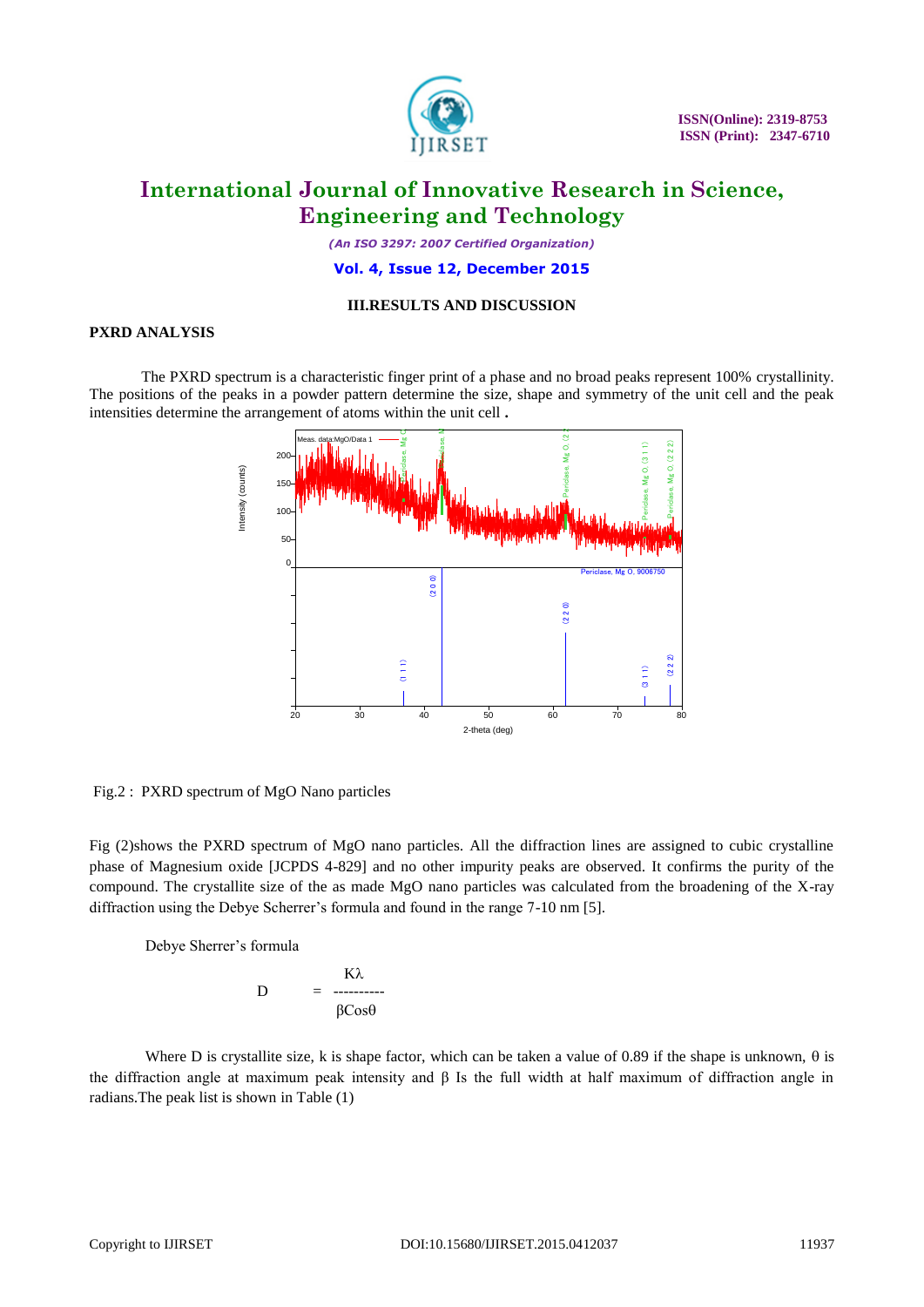

*(An ISO 3297: 2007 Certified Organization)*

**Vol. 4, Issue 12, December 2015**

| Table 1. |  |  |
|----------|--|--|
|          |  |  |

| NO | $2$ -theta | $(\text{ang.})$<br>d | Height (counts) | FWHM (deg) |
|----|------------|----------------------|-----------------|------------|
|    | 42.64(10)  | 2.119(5)             | 49(7)           | 1.29(8)    |
| ∸  | 62.2(2)    | 1.492(4)             | 24(5)           | 1.3(2)     |

The peaks (111) , (200), (220) , (311) , (222) at ( 37.5), (42.8) , ( 62.3), confirm the FCC structure of MgO nano particles. The peaks at  $22^0$ ,  $26^0$ ,  $72.5^0$  were attributed to (111), (202), (101). PAni/MgO nano composites.



Fig.3. PXRD of PAni/MgO nano composites

### **FESEM**

The scanning electron microscopy images of MgO nano particles of different magnifications shown in Fig (4).



Fig.4 : FESEM micro graphs of MgO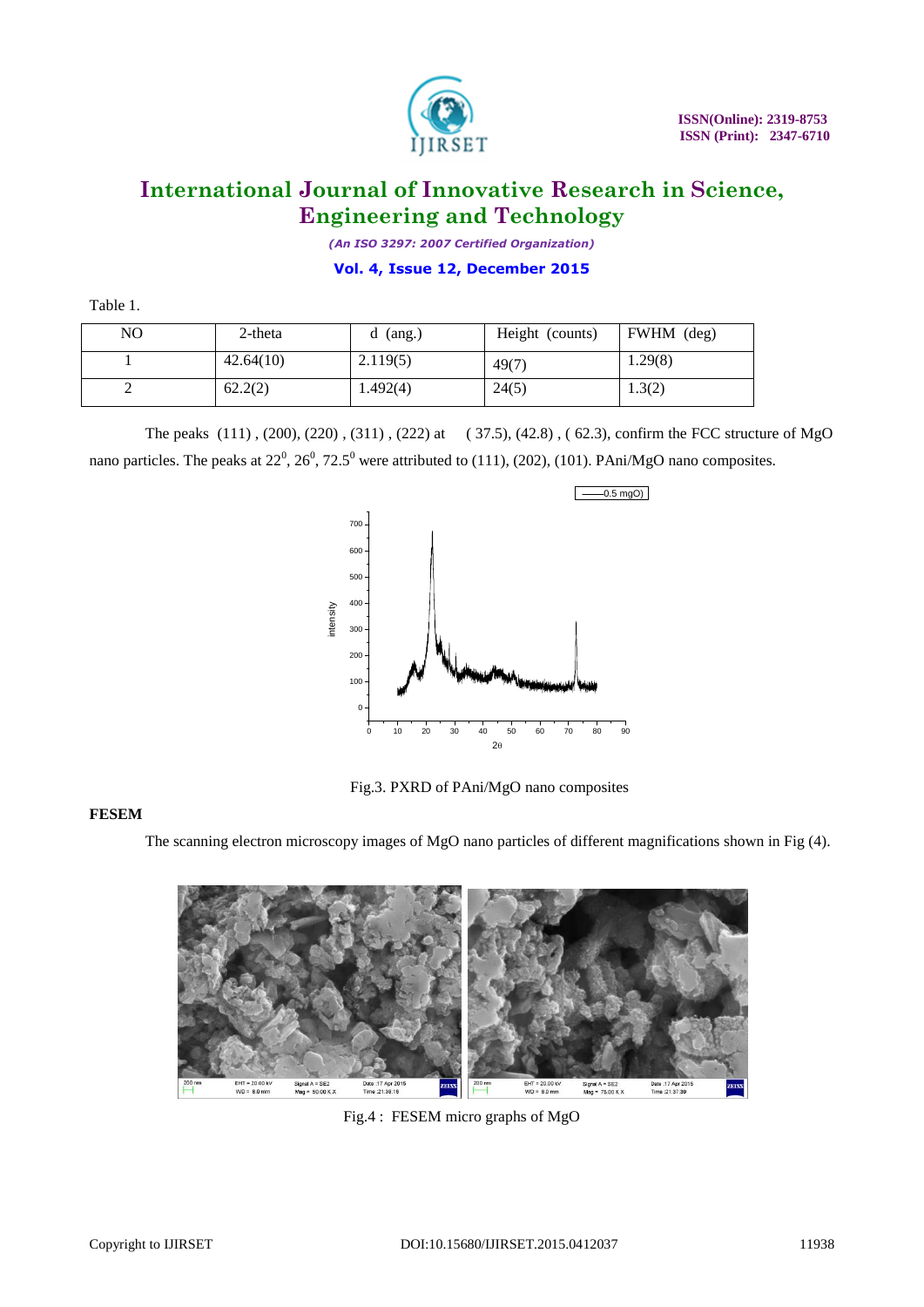

*(An ISO 3297: 2007 Certified Organization)* **Vol. 4, Issue 12, December 2015**



Fig5: FESEM image of PAni



Fig.6.FESEM image of MgO Nano composites

From these images, the average grain size was calculated as 20-30nm. In addition to these micrographs, the SEM images of P Ani as well as its MgO nano composites of different magnifications were also shown in Fig ( 5,6 ). It is confirmed that the MgO nano particles were equally distributed in polymer matrix [6].

### **EDAX ANALYSIS**

The EDAX spectroscopy image was shown in Fig (7) It confirm the percentage of Magnesium was (60.29 ) and oxide nano particles was ( 39.67 ). No other peaks of impurities were observed [7].



Fig.7 : EDAX of MgO nano composites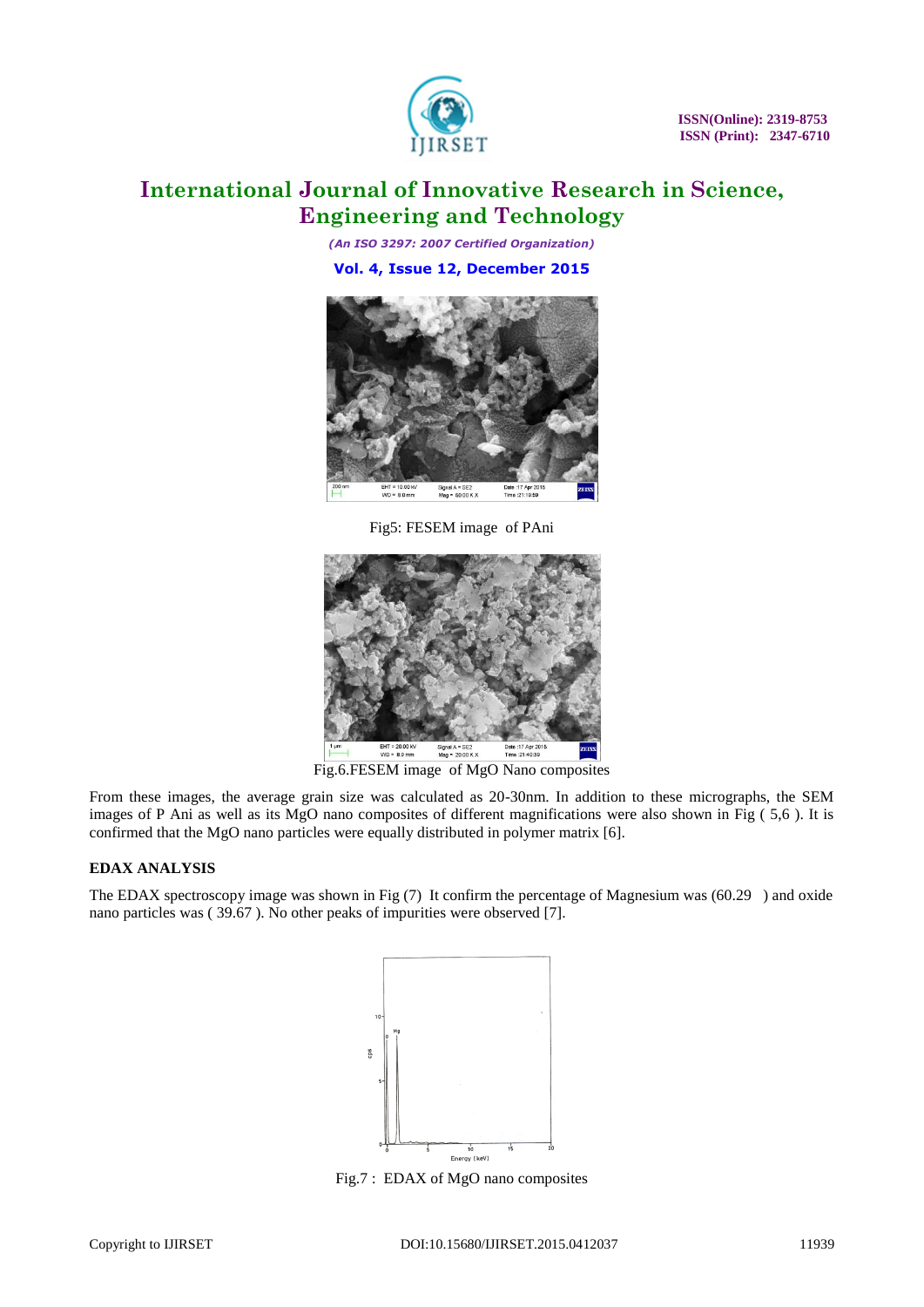

*(An ISO 3297: 2007 Certified Organization)*

### **Vol. 4, Issue 12, December 2015**

### **AC ELECTRICAL CONDUCTIVITY MEASUREMENTS**

AC frequency has been varied from 100 KHz to 5 MHz to the polyaniline as well as polyaniline / MgO nano composite pellets to conduct two probe method, interfaced to AC 6500 B precesion impedance analyzer to study the conductivity. [8]. The table (2) shows that AC electrical studies of polyaniline in its pure form and PAni / MgO nanocomposites. The capacitance is measured by varying the AC frequency at room temperature to calculate the real dielectric constant  $\in^1 = C_p$  t/ $\in_0 A$ 

Where t is the thickness of the sample (pellet)

A is the surface area

 $\epsilon_0$  is the permittivity of free space.

The imaginary part of dielectric constant is also measured by

 $\epsilon^{11} = \epsilon^1$  tan  $\delta$ , here tan $\delta$  is the tangent loss which is equal to tan (90+0)  $\Pi/180^0$  where  $\theta$  is the phase angle. The real and imaginary electric moduli were calculated by the formulae  $\overline{1}$ 

$$
M^{1} = \begin{array}{ccc} & \in^{1} & & \in^{11} \\ \text{and} & & M^{11} = \begin{array}{ccc} & & \in^{11} \\ & & \in^{12} \\ & & & \end{array} \end{array}
$$

By measuring the resistance over the specified frequency AC conductivity ( $\sigma_{AC}$ ) was determined using

 1 RA  $\sigma_{Ac}$  ----- Here  $\rho$  = --------- $\rho$  t  $\rho$  is the resistivity measured in  $\Omega$  - m. [9-12]

### **IV.CONCLUSION**

As frequency increases, the AC conductivity was found to be decreased but with increase of doping percentage of MgO nano particles it was found to be increased. This feature can be attributed to the hyper electronic polarization and strong polaron delocalization.

PAni / MgO nano composites were synthesized by low temperature solution combustion and chemical oxidative polymerization methods. Their structural and morphological studies were confirmed by PXRD and FESEM respectively.

AC conductivity measurements confirm that the conductivity of MgO nano composite were slightly greater that of Pure PAni due to the localized motion of the ions at lower frequencies and due to segmentation motion dipolar relaxations as well as polarization of charge carriers.

Tables (2) (3) (4) and (5) show the estimated values of the parameters  $\sigma$  (Ac conductivity),  $\epsilon^{1}$  real dielectric constant),  $\epsilon^{11}$  (imaginary dielectric constant), Tan  $\delta$  (dielectric loss), M<sup>1</sup> (real electric modules) and M<sup>11</sup> (imaginary electric modules) of PAni and Pani/MgO nano composites.

| `able: |  |
|--------|--|
|--------|--|

### **AC electric conductivity ( Ac) of pure PAni and PAni/MgO nano composites are shown below**

| $\sigma$ Ac    | At $0.1$ MHz                | At 4.9 MHz                   |
|----------------|-----------------------------|------------------------------|
|                |                             |                              |
|                |                             |                              |
| PAni           | 3.985 x $10^{-2}$ S/cm      | $0.5305 \times 10^{-2}$ S/cm |
|                |                             |                              |
|                |                             |                              |
| $PAni/0.1$ MgO | $4.186 \times 10^{-2}$ S/cm | $0.673 \times 10^{-2}$ S/cm  |
|                |                             |                              |
|                |                             |                              |
|                |                             |                              |
| PAni/0.3 MgO   | 7.34 x $10^{-2}$ S/cm       | $0.847 \times 10^{-2}$ S/cm  |
|                |                             |                              |
|                |                             |                              |
|                | $9.675 \times 10^{-2}$ S/cm | $0.962 \times 10^{-2}$ S/cm  |
| PAni/0.5 MgO   |                             |                              |
|                |                             |                              |
|                |                             |                              |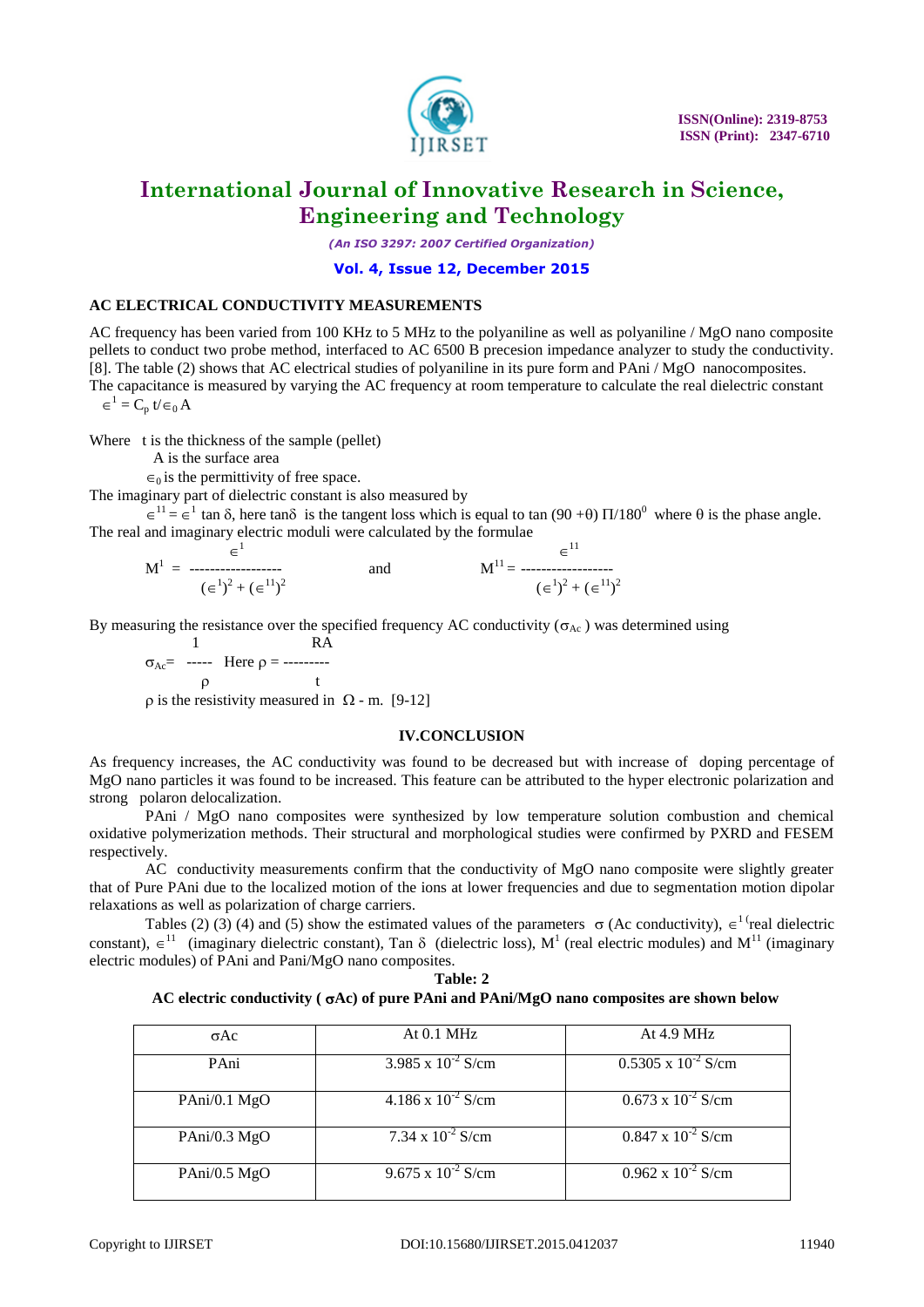

*(An ISO 3297: 2007 Certified Organization)*

### **Vol. 4, Issue 12, December 2015**

### **Table 3 Dielectric loss (tan ) tangent loss of pure PAni and PAni/MgO nanocomposites are shown below**

| Tan $\delta$   | At $0.1$ MHz | At $4.9$ MHz |
|----------------|--------------|--------------|
| Pure PAni      | 15.2712      | 1.5831       |
| PAni/0.1 MgO   | 16.022       | 2.402        |
| PAni/0.3 MgO   | 16.462       | 2.7428       |
| PAni/0.5 $MgO$ | 16.712       | 2.947        |

**Table :4 The Real electric modulus M<sup>1</sup> variation** 

| M              | At $0.1$ MHz           | At 4.9 MHz             |
|----------------|------------------------|------------------------|
| PAni           | $9.52 \times 10^{-8}$  | $2.33 \times 10^{-4}$  |
| PAni/0.1 $MgO$ | $8.66 \times 10^{-8}$  | $1.441 \times 10^{-4}$ |
| PAni/0.3 $MgO$ | $8.152 \times 10^{-8}$ | $1.367 \times 10^{-4}$ |
| PAni/0.5 $MgO$ | $7.60 \times 10^{-8}$  | $1.264 \times 10^{-4}$ |

**Table :5 The Imaginary electric modulus M<sup>11</sup> variation** 

| M <sup>1</sup> | At $0.1$ MHz            | At 4.9 MHz             |
|----------------|-------------------------|------------------------|
| PAni           | $14.56 \times 10^{-8}$  | 3.69 x $10^{-4}$       |
| PAni/0.1 $MgO$ | $13.89 \times 10^{-8}$  | $3.479 \times 10^{-4}$ |
| PAni/0.3 $MgO$ | $12.65 \times 10^{-8}$  | $1.172 \times 10^{-4}$ |
| PAni/0.5 $MgO$ | $12.152 \times 10^{-8}$ | $2.921 \times 10^{-4}$ |

### **REFERENCES**

[1].Manawwer Alam,1 NaserM. Alandis,2 Anees A. Ansari,3 andMohammed Rafi Shaik2,"Optical and Electrical Studies of Polyaniline/ZnO Nanocomposite",Hindawi Publishing Corporation, journal of Nanomaterials,Volume 2013, Article ID 157810, 5 pages.

[2]. Farah Alvi, Naveed Aslam, Saleem Farooq Shaukat," Corrosion Inhibition Study of Zinc Oxide-Polyaniline Nanocomposite for Aluminum and Steel" American Journal of Applied Chemistry,2015; 3(2): 57-64

[3]. S. SURESH<sup>\*</sup>, D.ARIVUOLI,"Synthesis and characterization in Pb<sup>+</sup> doped MgO mamocrystalline particles, Digest Journal of Nanomaterials and Biostructures "Vol. 6, No 4, October-December 2011, p. 1597-1603